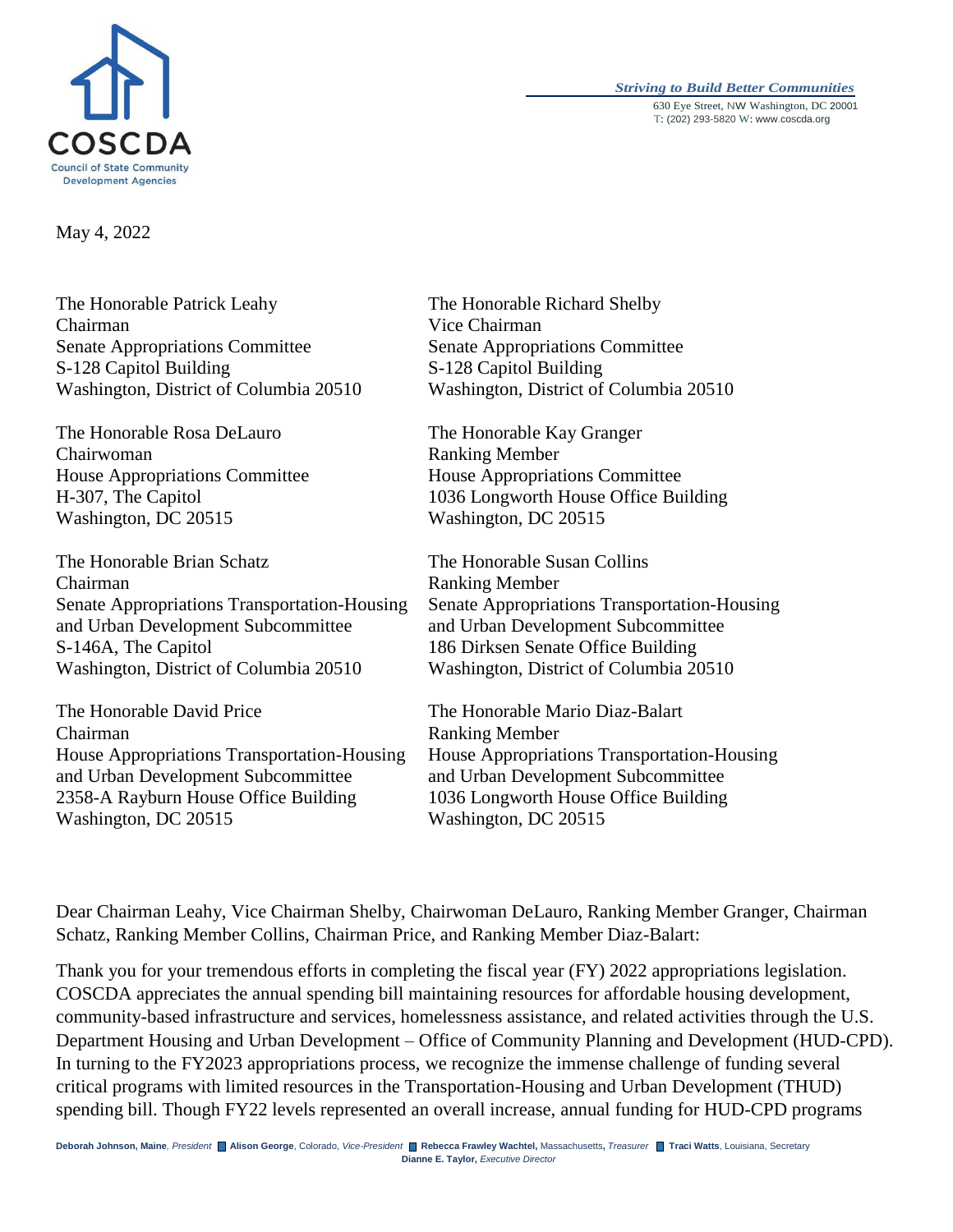continues to remain well-below where it was in previous decades. At the same time, costs associated with projects and services has accelerated, and states and localities are trying to respond with fewer available HUD-CPD resources. COSCDA respectfully asks consideration of the following funding and related program recommendations detailed in our [FY2023 advocacy priorities.](https://coscda.org/advocacy/2023-advocacy-priorities/)

## **HUD-CPD Salaries and Expenses**

The FY2022 appropriations law included \$147 million for HUD-CPD salaries and expenses (S&Es) representing a \$16 million increase over the FY21 level.<sup>1</sup> The additional spending will promote HUD's capacity and assistance to state and local program administrators.

As outlined in HUD's FY2023 budget request, the agency has experienced a significant loss of staff; between 2012 and 2019 the agency lost 20% of its full-time equivalent (FTE) employees (8,576 to 6,837).<sup>2</sup> The current staffing level supported by FY2021 appropriations  $-7,372 -$  is 30% less than HUD's staff total in 2000  $(10,417)$ .<sup>3</sup> Meanwhile, the country grew by 15% in the two decades since  $(281.4 \text{ in } 2000, 331.4 \text{ in } 2020)$ .<sup>4</sup> According to budget estimates, 775 staff under HUD-CPD were to be supported through \$131 million provided in FY2021.

HUD's requested \$154 million for HUD-CPD S&Es in FY2023 would support an estimated 835 FTEs.<sup>5</sup> COSCDA urges at least this level of funding to ensure that the office can reverse previous staffing shortages and strengthen HUD's ability to support CPD programs.

# **Community Development Fund**

The Community Development Fund was approved for \$4.8 billion in FY2022; Congress provided \$3.3 billion for Community Development Block Grants (CDBG), the Recovery Housing Program (RHP) under the SUPPORT Act received \$25 million, and Economic Development Initiative grants (EDI) was funded at \$1.5 billion, new to appropriations in FY2022. While the total amount of \$4.8 billion represents a \$1.3 billion increase to the CD Fund from FY2021, CDBG received a \$150 million cut in the latest annual spending. This represents a 4% loss to the program which continues to be significantly underfunded and unable to adequately accommodate funding requests for public improvements, housing, public services, and related activities.

## Community Development Block Grants

CDBG remains the leading annual federal investment for local-led activities benefitting low- and moderateincome persons. The program's flexibility and eligible uses allows it to accommodate projects and services

l <sup>1</sup> P.L. 117-103, Consolidated Appropriations Act of 2022. Enacted March 15, 2022. [https://www.congress.gov/bill/117th](https://www.congress.gov/bill/117th-congress/house-bill/2471)[congress/house-bill/2471.](https://www.congress.gov/bill/117th-congress/house-bill/2471)

<sup>&</sup>lt;sup>2</sup> U.S. Housing and Urban Development. FY2023 Budget in Brief. March 28, 2022. Page 8. [https://www.hud.gov/sites/dfiles/CFO/documents/2023\\_BudgetInBriefFINAL.pdf.](https://www.hud.gov/sites/dfiles/CFO/documents/2023_BudgetInBriefFINAL.pdf)

<sup>&</sup>lt;sup>3</sup> Ibid. FY2021 Budget Congressional Justifications for 2001 Estimates – Full-Time Equivalent Employment. Content Archived January 9, 2009. [https://archives.hud.gov/budget/fy01/justif/tables/ftesumm.cfm.](https://archives.hud.gov/budget/fy01/justif/tables/ftesumm.cfm)

<sup>4</sup> U.S. Census Bureau. Historical Population Change Data (1910 – 2020). April 26, 2021. [https://www.census.gov/data/tables/time](https://www.census.gov/data/tables/time-series/dec/popchange-data-text.html)[series/dec/popchange-data-text.html.](https://www.census.gov/data/tables/time-series/dec/popchange-data-text.html) 

<sup>5</sup> U.S. Housing and Urban Development. FY2023 Budget in Brief. March 28, 2022. Page 8.

[https://www.hud.gov/sites/dfiles/CFO/documents/2023\\_BudgetInBriefFINAL.pdf.](https://www.hud.gov/sites/dfiles/CFO/documents/2023_BudgetInBriefFINAL.pdf)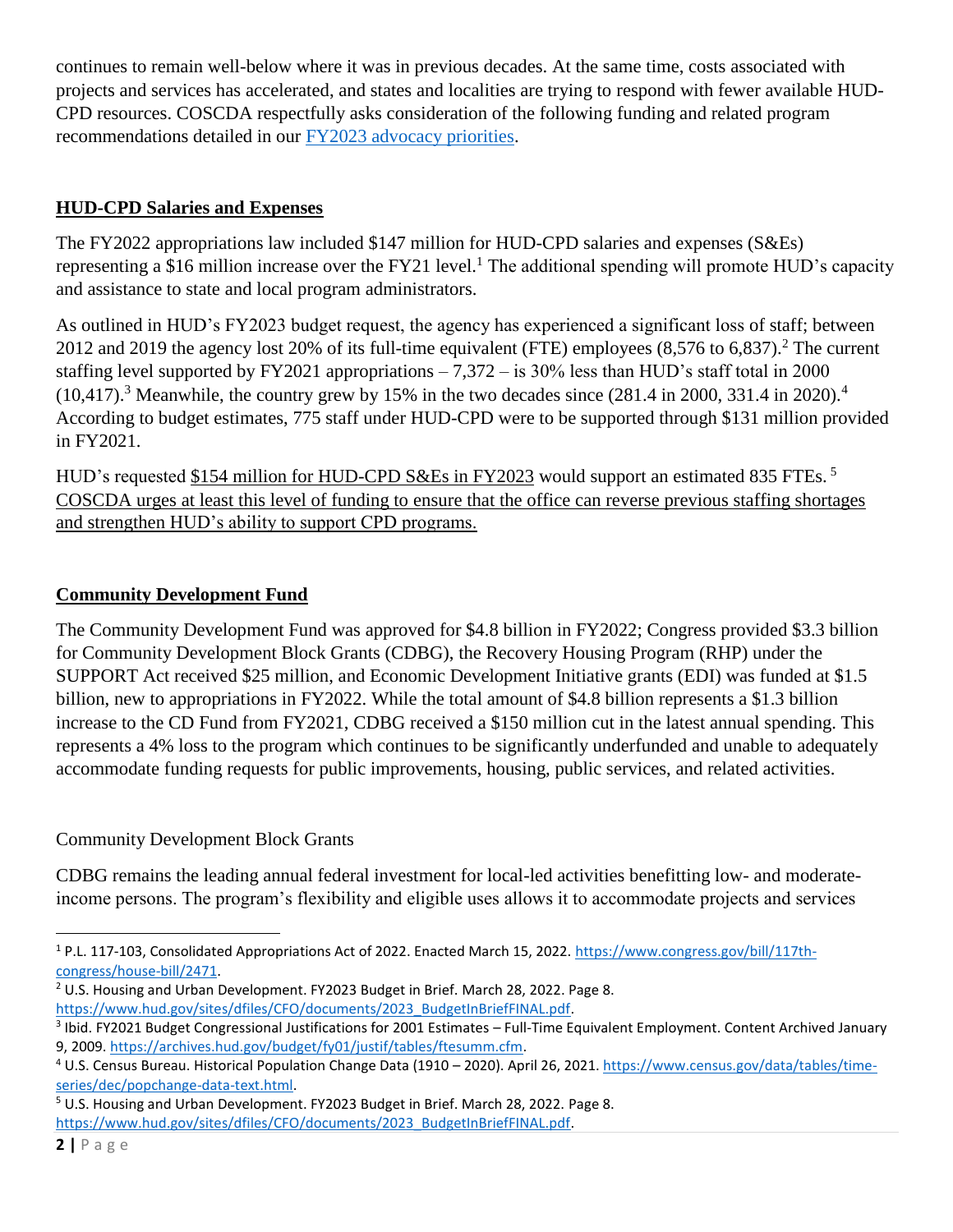responsive to specific local needs. Between 2005 and 2021, CDBG contributed to 475,269 jobs, assisted 574 million people through public improvements and 943 million people through public services, and supported housing activities for 1.6 million households. The program has a great return-on-investment as every dollar of CDBG leverages another \$3.64 from other public and private sources. For states, program funds to small and rural communities are largely targeted to public infrastructure projects. In 2021, states used 63% of CDBG for public improvements which include water, sewer, community facilities, pedestrian access, and related projects. Though their impact may be on a smaller scale, these improvements matter significantly more for rural communities compared to their larger urban and suburban counterparts.

It is not only the numerical outcomes but depth of activities supported by CDBG that makes a difference. The CDBG Coalition's latest report, *[Improving Lives and Strengthening Communities](https://coscda.org/wp-content/uploads/2022/04/CDBG-Impact-Report-April-12-2022FINAL.pdf)*, demonstrates the program's dynamic ability to promote people and places. The report's highlighted projects reveal CDBG's engagement across different activities and its ability to adapt to meet community-based needs.

Despite its proven results and meaningful effect for communities nationwide, CDBG remains historically underfunded. In its first year in 1975, the program was funded at \$2.4 billion which accounting for inflation would be nearly \$13 billion in 2022.<sup>6</sup> CDBG was last authorized in FY1994 at \$4.168 billion.<sup>7</sup> Though subsequent funding exceeded this amount in FY1995 (\$4.48 billion), annual funding has fallen from this mark ever since. The latest level in FY22 is \$1 billion - or 25% - less than twenty years earlier in FY2002 (\$4.34B).<sup>8</sup> At the same time, the number of grantees has more than doubled in the program's history reducing the amount of funding going to each state and local recipient. Further funding declines will erode state and local ability to accommodate needed improvements.

COSCDA is recommending \$4.2 billion for CDBG formula grants in FY2023. The increase will restore funding to the program's last authorized level and advance community-led activities which were cut due to declining resources in previous years.

Additionally, COSCDA asks for an increase to the state CDBG administrative cap from three percent (3%) to six percent (6%) to better promote capacity and technical assistance. A total administrative and planning cap is established at twenty percent (20%) however states may only access up to three percent (3%) for administrative and technical assistance activities; entitlements on the other hand have access to the entire 20% cap.

 $\triangleright$  The program's statutory cap on state administration and technical assistance is too restrictive in facilitating state oversight and accountability of program funds. Limited staffing proves insufficient to go beyond current program management functions and support respective needs of sub-grantees including long-term planning and project development. HUD acknowledges this dilemma in its FY2023 budget request and advocates for an increase from three to six percent on the state administrative cap.<sup>9</sup> COSCDA agrees with this revised level responsive to state staffing and related administrative support, and asks for this accommodation in the FY23 bill.

 $<sup>7</sup>$  P.L. 102-550. Housing and Community Development Act of 1992. Enacted on October 28, 1992.</sup> [https://www.congress.gov/bill/102nd-congress/house-bill/5334.](https://www.congress.gov/bill/102nd-congress/house-bill/5334) 

<sup>9</sup> U.S. Housing and Urban Development. FY2023 Budget – Congressional Justification. Community Development Fund. March 28, 2022. https://www.hud.gov/sites/dfiles/CFO/documents/2023 CJ Program - Community Development Fund updated.pdf.

l  $6$  U.S. Bureau of Labor Statistics. Consumer Price Index Inflation Calculator. "\$2,400 in July 1975 has the same buying power as \$12,700 in March 2022." [https://www.bls.gov/data/inflation\\_calculator.htm.](https://www.bls.gov/data/inflation_calculator.htm)

<sup>8</sup> Congressional Research Service. Community Development Block Grants: Funding and Allocation Processes. March 24, 2021. [https://crsreports.congress.gov/product/pdf/R/R46733.](https://crsreports.congress.gov/product/pdf/R/R46733)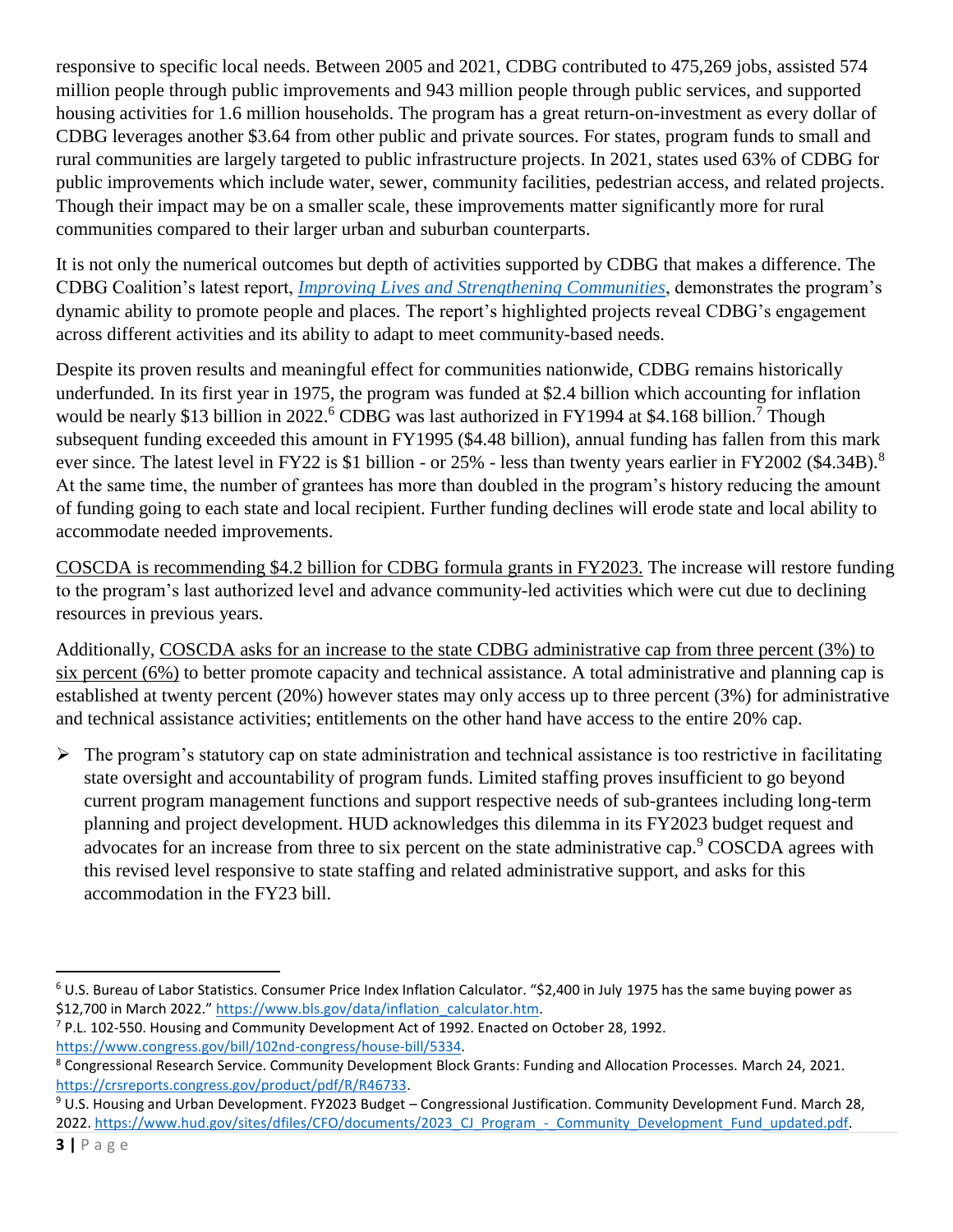Alongside the administrative cap update, COSCDA requests altering the administrative match requirement. Currently, states must match every dollar for administrative expenses beyond the first \$100,000 in CDBG funds used for administrative purposes. Funding variances in annual state budget cycles are often unpredictable. Smaller states and their related CDBG-administrating agencies are particularly susceptible to smaller budgets which prove difficult to accommodate this match requirement. Therefore, COSCDA requests that the administrative match threshold be increased from \$100,000 to \$500,000. The updated level allows grantees additional budgetary flexibility in their respective states. While states must match administrative expenses, entitlement grantees do not have this same requirement.

COSCDA also requests enhanced flexibility for use of CDBG funds on fair housing activities, a modest increase to the public services cap, and extended use of CDBG for new construction of housing.

- 1) Fair housing activities are currently eligible to be accommodated by CDBG however may only be accomplished under the administrative or public services categories which both have respective caps. As HUD's emphasis on fair housing varies between administrations, state and local grantees seek additional flexibility to use CDBG - at their discretion - for fair housing activities. The ability to apply funding for this purpose beyond the caps would better facilitate CDBG for other priorities falling under administration and public services. To accommodate this, we ask consideration to exempt fair housing activities from the public services cap.
- 2) Public services can be facilitated through CDBG however are capped at 15% of grantee's total grant amount. As grantees were provided with the ability to exceed this cap for CDBG CARES Act (CDBG-CV) and annual funds for FY19 and FY20, many states took advantage of the eliminated cap and funded public services well beyond 15% of grant funds. In FY21, for instance, states directed over 55% of CDBG-CV funds to public services compared to approximately 3% in annual formula funds in FY20 and 21.<sup>10</sup> Considering current conditions and resource demands, an extended ability for CDBG to accommodate public services may be appropriate in some jurisdictions. Therefore, we urge adoption of an increase to the public services cap from 15% to 20%.
- 3) Housing demands especially for low and moderate income households are at a critical level. CDBG promotes affordable housing development primarily through rehabilitation of rental and homeowner units. Program funds are eligible to be used for construction of housing however must be directed through a Community-Based Development Organization (CBDO) and supported by a neighborhood revitalization strategy. The availability of CBDOs varies between states and communities. The groups are especially limited or non-existent in rural areas. This restriction means CDBG cannot be fully accessed and applied to meet housing demands. As housing needs grow throughout the country especially for low-income households, programs like CDBG are especially important to facilitate housing opportunity. COSCDA therefore recommends extended waiver authority for HUD to remove restrictions on CDBG and allow expanded use for new construction of housing.

Economic Development Initiative (EDI) Grants

EDI funding was new to the appropriations process in FY2022. COSCDA acknowledges Congress' decision to designate funding to individual community development projects. The funding is certainly important to advance specific local initiatives and creates new opportunities in jurisdictions which received awards. EDI while

 $\overline{\phantom{a}}$ <sup>10</sup> U.S. Department of Housing and Urban Development. CDBG Activity Expenditure Reports - State Disbursements. https://www.hudexchange.info/onecpd/assets/File/CDBG\_Expend\_NatlState.xlsx.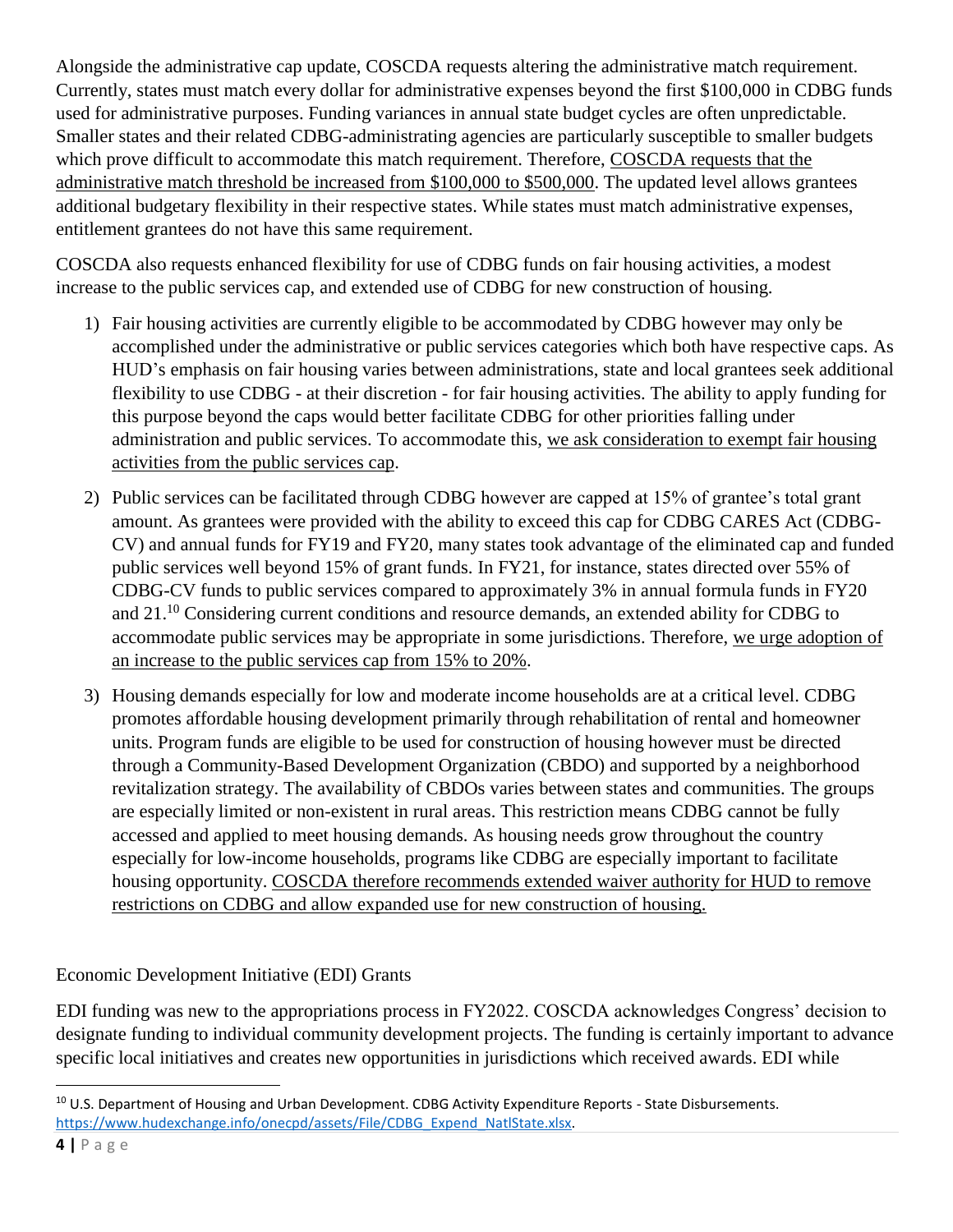providing community development-related investment remains separate from CDBG in many ways, from program requirements to administrative processes. Further, CDBG is available to 1,235 grantees with funding accessible to a wide span of cities and counties in each state and congressional district. EDI absolutely plays a role in advancing community-based initiatives however funding for this program category should not diminish resources with the other. Due to EDI's entry in the annual appropriations last year and CDBG's \$150 million cut, COSCDA is concerned further reductions may occur to CDBG due to EDI's entrance in the CD Fund. We request further consideration of CDBG in the annual appropriations process and avoid further cuts to the program jeopardizing its effectiveness and use moving forward.

## **HOME Investment Partnerships**

## HOME Formula Grants

HOME has a near thirty-year record of dedicating federal funds to affordable housing development. The program engages across a number of housing development activities including production and preservation of rental units, homeowner rehabilitation, and tenant-based rental assistance (TBRA). HOME is the largest federal block grant program designed exclusively to create affordable housing for low-income households. As our country continues to emerge from the global pandemic and faces historically-low housing supply, substantial response is needed to promote safe and quality housing at affordable rates. HOME provides this appropriate and necessary federal resource in addressing the housing crisis.

HOME's results show its impact and success in creating housing opportunities for low-income households. Since 1992, the program has supported over 1.34 million units to date and provided rental assistance to 403,000 households. Recipients have the ability to determine its use providing a responsive funding source to meet specific community-based housing needs. Every dollar of HOME leverages another \$4.63 from other public and private sources.<sup>11</sup> The program often serves as gap financing for the Low-Income Housing Tax Credit program (LIHTC) contributing to 100,000 LIHTC units since 2010. HOME helps vulnerable populations frequently assisting seniors, people with disabilities, veterans, and people experiencing homelessness.<sup>12</sup>

Current housing supply challenges both renters and homebuyers alike. As of the end quarter of 2020, the U.S. had a housing supply deficit of 3.8 million units compared to 2.5 million units in 2018.<sup>13</sup> The low vacancy for rental units (5.8% in the first quarter of  $2022^{14}$ ) has increased costs for households; in 2020, 46% of American renters paid more than 30% of their income on housing with 23% spending more than 50%. Additionally, rental costs have exceeded inflation rates over the last five years as rents increased by 18% and costs associated with other goods and services rising to 16%.<sup>15</sup> For homebuyers, the dwindling supply of units means staggering home prices out of reach for low-income households. The homeownership rate has increased over the last few years and currently sits at  $65\%$ .<sup>16</sup> The higher share of homes now occupied - combined with lacking units

 $\overline{\phantom{a}}$ 

<sup>11</sup> Ibid. HOME National Production Report. March 31, 2022.

[https://files.hudexchange.info/reports/published/HOME\\_Prod\\_Natl\\_20220331.pdf.](https://files.hudexchange.info/reports/published/HOME_Prod_Natl_20220331.pdf)

<sup>&</sup>lt;sup>12</sup> National Council of State Housing Agencies. HOME Coalition FY23 Fact Sheet. [https://www.ncsha.org/wp-content/uploads/HOME-](https://www.ncsha.org/wp-content/uploads/HOME-FY-23-National-Factsheet.pdf)[FY-23-National-Factsheet.pdf.](https://www.ncsha.org/wp-content/uploads/HOME-FY-23-National-Factsheet.pdf)

<sup>&</sup>lt;sup>13</sup> Freddie Mac. Housing Supply: A Growing Deficit. May 7, 2021[. https://www.freddiemac.com/research/insight/20210507-housing](https://www.freddiemac.com/research/insight/20210507-housing-supply)[supply.](https://www.freddiemac.com/research/insight/20210507-housing-supply)

<sup>&</sup>lt;sup>14</sup> Federal Reserve of St. Louis. Economic Data. April 27, 2022. [https://fred.stlouisfed.org/series/RRVRUSQ156N.](https://fred.stlouisfed.org/series/RRVRUSQ156N)

<sup>15</sup> Pew Research Center. Key facts about housing affordability in the U.S. March 23, 2022. [https://www.pewresearch.org/fact](https://www.pewresearch.org/fact-tank/2022/03/23/key-facts-about-housing-affordability-in-the-u-s/#:~:text=The%20homeownership%20rate%20in%20the,quarter%20of%202021%20(65.4%25))[tank/2022/03/23/key-facts-about-housing-affordability-in-the-u-](https://www.pewresearch.org/fact-tank/2022/03/23/key-facts-about-housing-affordability-in-the-u-s/#:~:text=The%20homeownership%20rate%20in%20the,quarter%20of%202021%20(65.4%25))

[s/#:~:text=The%20homeownership%20rate%20in%20the,quarter%20of%202021%20\(65.4%25\).](https://www.pewresearch.org/fact-tank/2022/03/23/key-facts-about-housing-affordability-in-the-u-s/#:~:text=The%20homeownership%20rate%20in%20the,quarter%20of%202021%20(65.4%25))

<sup>&</sup>lt;sup>16</sup> Federal Reserve of St. Louis. Economic Data. April 27, 2022. [https://fred.stlouisfed.org/series/RHORUSQ156N.](https://fred.stlouisfed.org/series/RHORUSQ156N)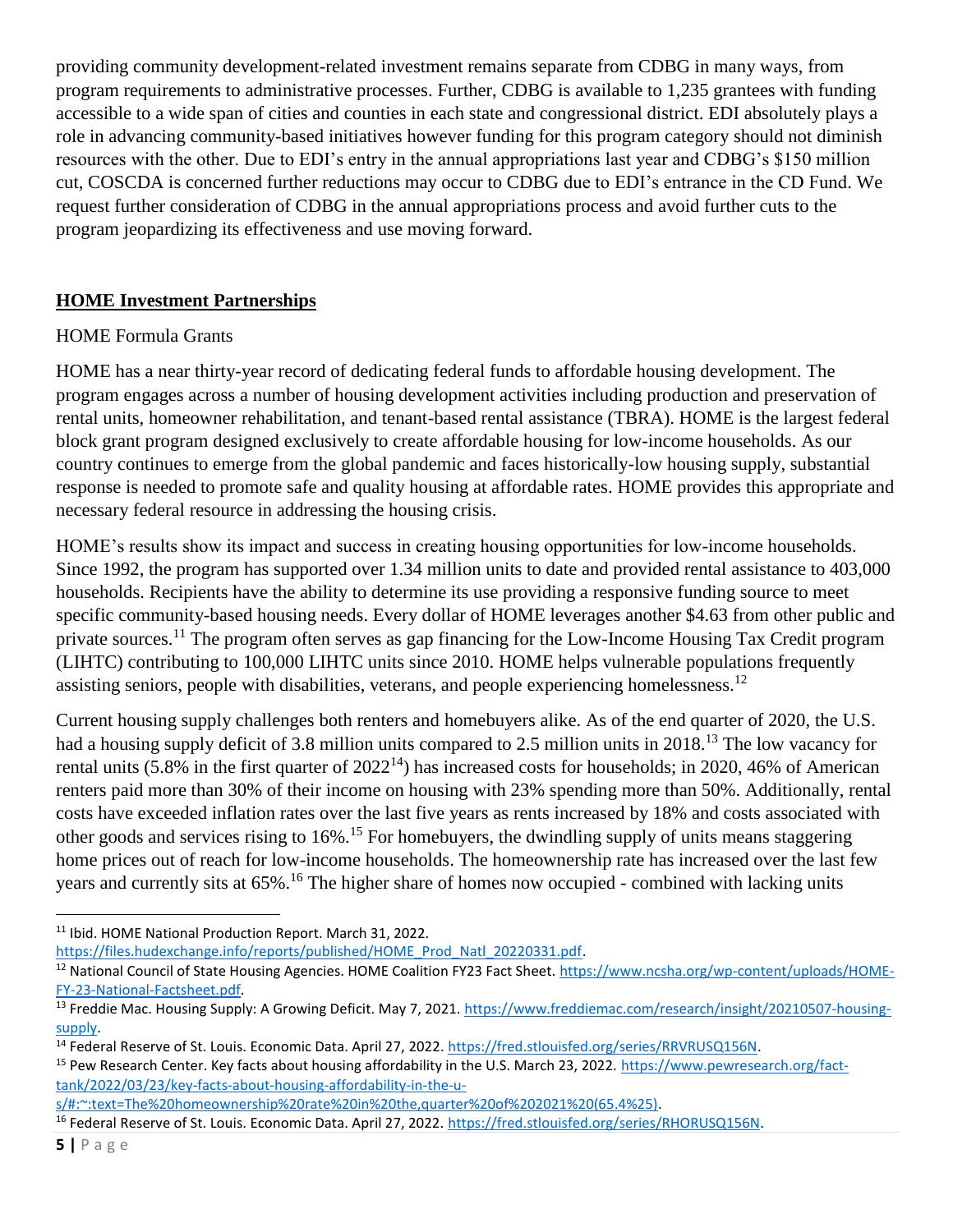available for sale - means higher prices for potential buyers. Additional factors make it difficult for low-income and minority households to access homeownership - challenges in accessing credit, few available homes with smaller mortgages, down payment and associated home purchasing costs, and an uptick in interest rates.<sup>17</sup>

HOME proves to be a meaningful use of federal funds but resources have proven inadequate. The program's recent annual funding remains significantly lower than in years prior. HOME's FY22 amount of \$1.5 billion – while an increase from \$1.35 billion in the previous year – is 25% less than what the program received nearly twenty years ago (\$2 billion in FY2004). Further, though the program was last authorized for FY1994 at \$2.17 billion, appropriations has yet to meet this level. Due to inflation, increasing costs associated with housing development, and a historically-low supply of homes, HOME at similar funding levels as recent will yield fewer projects and units moving forward.

COSCDA recommends \$2.5 billion for HOME formula grants in FY2023. The additional funding will support housing development desperately needed now and in years ahead. Access to quality and stable housing remains elusive for low-income households across the country. Due to this, individuals and families have less ability to build wealth and pursue better employment, education, and related social and economic opportunities. HOME bridges the gap on affordable housing development and expands housing access in communities of all populations and geographies.

In addition to the funding request, COSCDA asks for consideration of the following programmatic changes.

- 1) Removal of the 24-month commitment deadline (included in the FY22 appropriations law)
- 2) Provision allowing grantees to recapture unspent funds designated to CHDOs (included in the FY22 appropriations law)
- 3) Increase the administrative cap for HOME funds from 10% to 15%

As grantees remain challenged to carry out administration, planning, and related tasks of HOME grant oversight and management, COSCDA requests an increase on the HOME administrative cap. The change will provide additional resources for capacity and technical assistance critical to successful management of federal funds. Rising costs for staffing poses additional challenges to secure and retain personnel at the state and local levels. In 2020, HUD agreed to the need for further grantee capacity and accommodated a 25% administrative cap on FY19 and FY20 funding.<sup>18</sup> Congress also provided an increased administrative cap of 15% on supplemental funding for HOME in the American Rescue Plan Act.<sup>19</sup> The pandemic certainly strained personnel however greater staff capacity has been a prior need and is likely to grow in the coming years.

4) Increase the cap on CHDO operating assistance from 5% to 10% & expand to include other non-profits Communities with vast social and economic challenges oftentimes have fewer available nonprofit organizations with lesser capacity to lead local-based activities. As a result - even with program funds being made available - entities in a position to facilitate housing development

 $\overline{\phantom{a}}$ <sup>17</sup> Joint Center for Housing Studies at Harvard University. The State of the Nation's Housing 2021.

[https://www.jchs.harvard.edu/sites/default/files/reports/files/Harvard\\_JCHS\\_State\\_Nations\\_Housing\\_2021.pdf.](https://www.jchs.harvard.edu/sites/default/files/reports/files/Harvard_JCHS_State_Nations_Housing_2021.pdf) <sup>18</sup> U.S. Housing and Urban Development. Availability of Waivers and Suspensions of the HOME Program

Requirements in Response to COVID -19 Pandemic. April 10, 2020[. https://www.hud.gov/sites/dfiles/CPD/documents/Availability](https://www.hud.gov/sites/dfiles/CPD/documents/Availability-of-Waivers-and-Suspensions-of-the-HOME-Program-Requirements-COVID-19.pdf)[of-Waivers-and-Suspensions-of-the-HOME-Program-Requirements-COVID-19.pdf.](https://www.hud.gov/sites/dfiles/CPD/documents/Availability-of-Waivers-and-Suspensions-of-the-HOME-Program-Requirements-COVID-19.pdf)

<sup>&</sup>lt;sup>19</sup> P.L. 117-2. American Rescue Plan Act. Enacted March 11, 2021. [https://www.congress.gov/bill/117th-congress/house](https://www.congress.gov/bill/117th-congress/house-bill/1319/text)[bill/1319/text.](https://www.congress.gov/bill/117th-congress/house-bill/1319/text)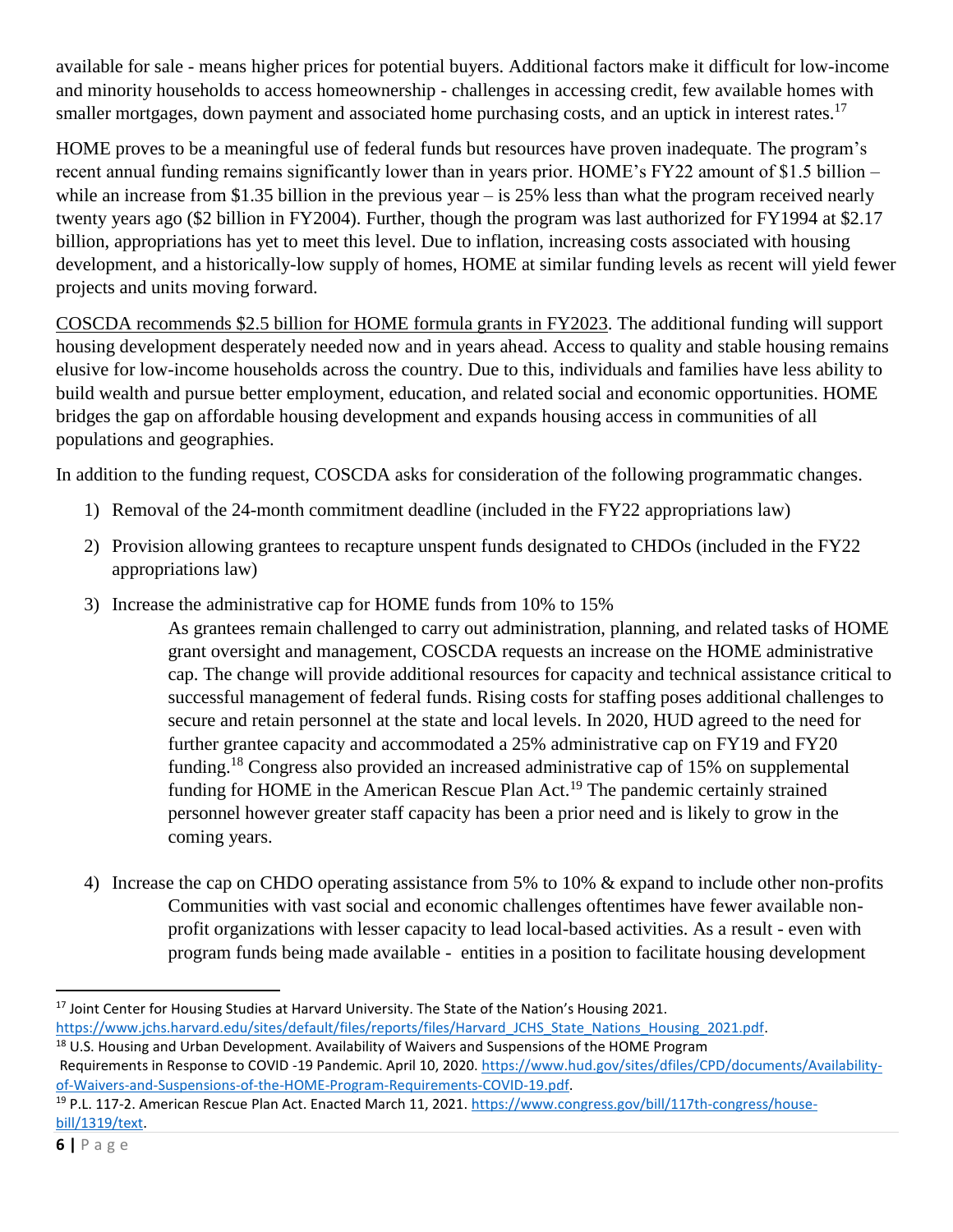cannot do so because of limited staffing. Private capital lags in underperforming communities due to smaller profit margins from developments. Therefore, mission-driven organizations need additional support to be positioned to manage federal funds including HOME. The program's host of regulations also means it is necessary to have available staff to complete program requirements. The current cap on CHDO operating assistance is 5% of HOME grant funds. During the pandemic, HUD recognized the need to provide more support to CHDOs and increased the operating assistance cap to 10% for FY19 and FY20.<sup>20</sup> COSCDA recommends this increase be extended to FY23 funding and broadened to include non-profits generally; this will strengthen their ability to adequately manage HOME projects among other related developments.

## **Homeless Assistance Grants**

The number of persons experiencing homelessness remains high throughout the country. In its 2020 Annual Homeless Assessment Report (AHAR), HUD stated 580,000 persons are experiencing homelessness on a given night, representing a two-percent increase between 2019 and 2020; this is also the fourth consecutive annual increase.<sup>21</sup> Challenges due to the pandemic limited the count for 2021 though results showed more sheltered homeless individuals than previously made possible in large part because of recent emergency federal assistance measures.<sup>22</sup> Overall, obstacles facing persons without stable housing continue and further assistance will be necessary for expanded access to permanent housing and supportive services.

Funding provided to Homeless Assistance Grants (HAGs) supports comprehensive response to aid persons experiencing homelessness. Assistance funds many projects and activities including permanent supportive housing, data systems, emergency shelters, rapid rehousing, and transitional housing. As homelessness and housing instability rises, resources are critical to facilitating state and local response.

COSCDA recommends \$3.5 billion for Homeless Assistance Grants in FY2023. Of this amount, we encourage 20% (\$700m) directed to Emergency Solutions Grants (ESG) as allowed by statute.<sup>23</sup> Demands for ESG have only grown since the pandemic. Congressional approval in supplemental funds under the CARES Act, notably ESG-CV, has provided crucial support and accommodate persons especially affected by the pandemic. As funding will expire next year, annual ESG funding will again be relied upon to support housing and related services. Costs involved with housing, operations, and other goods and services are expected to continually rise in the coming years. Additional resources will be necessary to maintain and if possible expand assistance for families and individuals without stable housing.

Along with the programmatic funding request, COSCDA asks for an update to the ESG administrative cap from 7.5% to 10%. Capacity constraints within the ESG network have slowed implementation efforts especially during pandemic response and recovery. Further limitations are expected as ESG-CV funds expire. A marginal increase in the administrative cap allows grantees to reinforce staff and related support within the homelessness

- <sup>21</sup> U.S. Department of Housing and Urban Development, 2020 Annual Homeless Assessment Report to Congress (AHAR), January 2021: [https://www.huduser.gov/portal/sites/default/files/pdf/2020-AHAR-Part-1.pdf.](https://www.huduser.gov/portal/sites/default/files/pdf/2020-AHAR-Part-1.pdf)
- <sup>22</sup> Ibid. 2021 Annual Homeless Assessment Report to Congress Part 1. February 2022.
- [https://www.huduser.gov/portal/datasets/ahar/2021-ahar-part-1-pit-estimates-of-homelessness-in-the-us.html.](https://www.huduser.gov/portal/datasets/ahar/2021-ahar-part-1-pit-estimates-of-homelessness-in-the-us.html)

 $\overline{\phantom{a}}$ 

<sup>&</sup>lt;sup>20</sup> U.S. Housing and Urban Development. Availability of Waivers and Suspensions of the HOME Program Requirements in Response to COVID -19 Pandemic. April 10, 2020[. https://www.hud.gov/sites/dfiles/CPD/documents/Availability](https://www.hud.gov/sites/dfiles/CPD/documents/Availability-of-Waivers-and-Suspensions-of-the-HOME-Program-Requirements-COVID-19.pdf)[of-Waivers-and-Suspensions-of-the-HOME-Program-Requirements-COVID-19.pdf.](https://www.hud.gov/sites/dfiles/CPD/documents/Availability-of-Waivers-and-Suspensions-of-the-HOME-Program-Requirements-COVID-19.pdf)

<sup>&</sup>lt;sup>23</sup> Congressional Research Service. The HUD Homeless Assistance Grants: Programs Authorized by the HEARTH Act. August 30, 2017. [https://sgp.fas.org/crs/misc/RL33764.pdf.](https://sgp.fas.org/crs/misc/RL33764.pdf)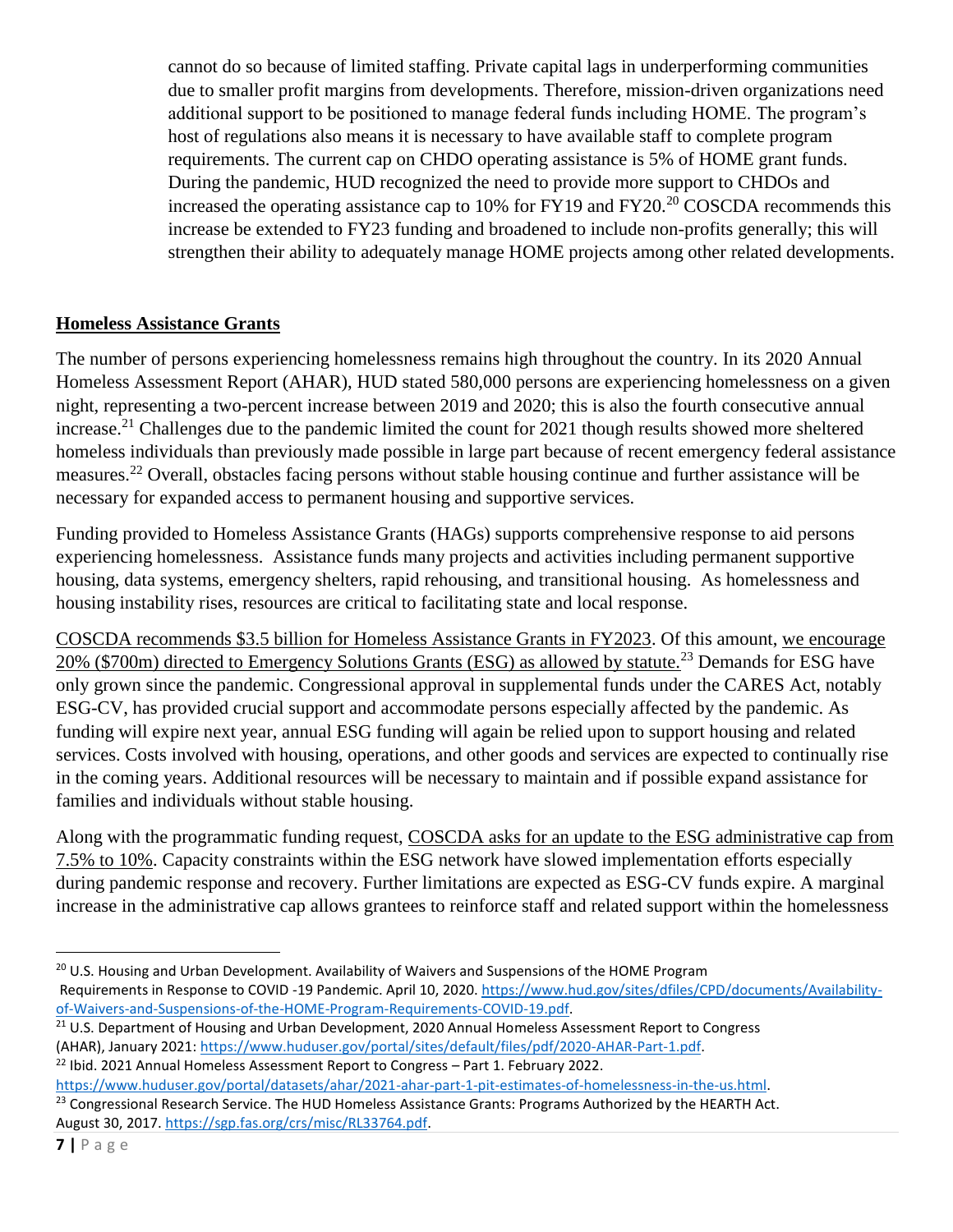provider network. An administrative cap of 10% also aligns with other HUD-CPD programs - HOME and the Housing Trust Fund (HTF).

We also request broad waiver authority from HUD to continue with flexibilities afforded to administrators since the emergency declaration. Since April 2020, a list of approximately 16 waivers were issued by HUD for ESG in response to the pandemic.<sup>24</sup> The combination of waivers have been important to carrying out program activities and ensuring funds could accommodate the changing needs associated with homeless response. State ESG recipients and sub-grantees have applied these waivers in varying ways and found greater efficiencies as a result. The critical outcome here is that these waivers allowed more persons to be served within a shorter period of time.

#### **Disaster Recovery**

COSCDA is grateful to both House and Senate committees for their interest in recent years on improving outcomes with HUD's disaster recovery and mitigation programs. There is an evident need to make changes which includes installing a permanent regulatory framework. Directive was incorporated in the FY22 appropriations report on expediting disaster aid through the CDBG-Disaster Recovery (CDBG-DR) program. While we welcome such an effort, legislative actions beyond appropriations will be required to address longstanding issues with CDBG-DR. For the first time, HUD proposed permanent authorization of the program in its FY23 budget request. COSCDA agrees and supports codification of the CDBG-DR program along with associated reforms through the *Reforming Disaster Recovery Act*. 25

Any additional efforts to improve CDBG-DR would be encouraged including coordinating with authorizing committees on program codification.

#### **Further Recommendations**

#### Technology improvements

Information management at CPD relies on separate systems, Integrated Disbursement and Information System (IDIS) and Disaster Recovery Grant Reporting (DRGR). Reporting through IDIS and DRGR promotes transparency and accountability of CPD resources. Issues have lingered with these systems though preventing grantees from interfacing their respective systems with HUD-supported software of IDIS and DRGR. Other challenges exist in risk analysis, geocoding, and urban county qualifications in CDBG. Minor improvements have been completed in recent years through HUD's information technology (IT) maintenance budget. The minimal upgrades have proven insufficient however and significant improvements are necessary to ensure technology is responsive to CPD and stakeholders. We urge dedicated resources to CPD's IT budget within the Development and Enhancement Fund to adequately update IDIS and DRGR.

 $\overline{\phantom{a}}$ 

<sup>&</sup>lt;sup>24</sup> Summary of ESG Waivers since April 2020. [https://coscda.org/wp-content/uploads/2022/04/Summary-of-ESG-Waivers-Since-](https://coscda.org/wp-content/uploads/2022/04/Summary-of-ESG-Waivers-Since-April-2020.docx)[April-2020.docx.](https://coscda.org/wp-content/uploads/2022/04/Summary-of-ESG-Waivers-Since-April-2020.docx)

<sup>&</sup>lt;sup>25</sup> H.R. 4707, S. 2471. Reforming Disaster Recovery Act. Introduced July 2021. [https://www.congress.gov/bill/117th-congress/senate](https://www.congress.gov/bill/117th-congress/senate-bill/2471)[bill/2471.](https://www.congress.gov/bill/117th-congress/senate-bill/2471)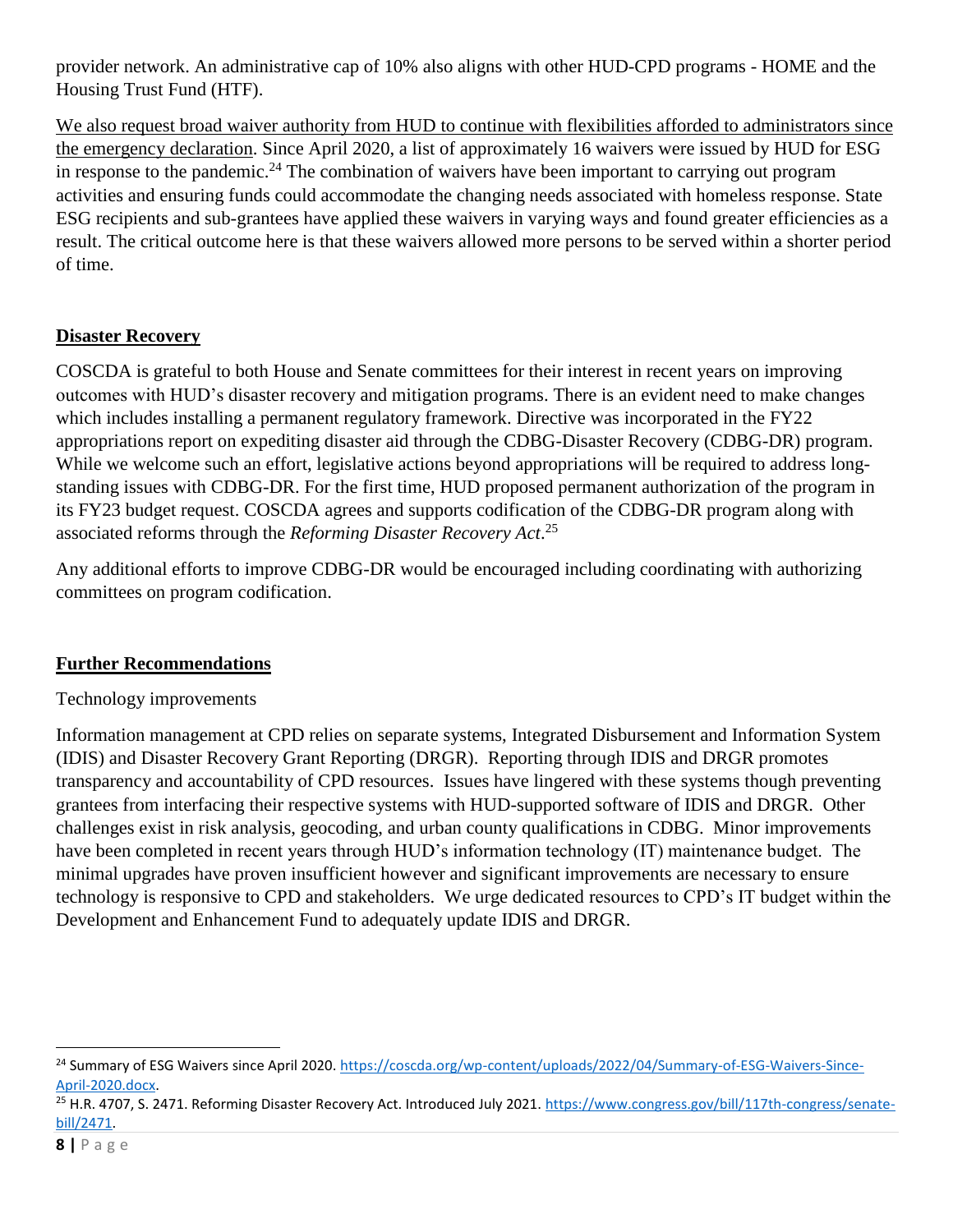#### Regulatory assessment

Compliance with HUD regulations proves burdensome in many aspects of CPD program administration. Regulations in fair housing, discrimination, labor, and environment are necessary and important in project development. Program stakeholders – sub-grantees, contractors, and related entities – report challenges in meeting regulatory compliance, particularly in regards to labor standards. Activities and reporting requirements under Davis Bacon and Section 3 can be challenging to complete especially for communities and contractors with limited capacity and resources. Grantees have experienced fewer bids to CPD-supported projects; contractor feedback points to challenges in meeting labor standards. The situation has been very difficult to overcome with some communities even receiving no bids on HUD-sponsored developments.

Further, projects must meet environmental review standards through the National Environmental Policy Act (NEPA). CPD investments often work alongside other federal resources, primarily U.S. Department of Agriculture – Rural Development (USDA-RD) and Environmental Protection Agency's State Revolving Loan Fund (EPA - SRLF). For projects receiving both USDA-RD and EPA-SRLF, one environmental review can be completed to meet NEPA compliance however projects funded through HUD have to complete a separate environmental review. As a result, for projects supported by both HUD and other federal programs, project managers must address NEPA through multiple reviews. The process is duplicative and takes additional administrative time and resources away from other project oversight responsibilities.

We request support from the committee to review current regulations involved in HUD programs related to labor and environmental standards. Recommendations would be welcomed as well on reducing time and resources involved in regulatory compliance. Grantees and additional stakeholders to HUD programs can be better supported through renewed approaches which promote more efficient processes.

## Coordination of federal resources

While HUD-CPD programs provide specific resources to states and localities, other programs exist in federal government with similar investment priorities. Affordable housing development, utility upgrades, and business assistance are examples of supported activities funded by multiple agencies. Even with overlapping missions, requirements are frequently different for each program. Varying rules of each program pose challenges to project stakeholders and make it more difficult than it should be to secure and apply federal resources.

We ask for an examination of CPD programs compared to other federal sources to address infrastructure, housing, disaster response and recovery, and other related needs. Primary agencies and programs for consideration include USDA-RD, FEMA, EPA SLRF, Treasury Low-Income Housing Tax Credit, and Health and Human Services supportive services programs. A review of recent Treasury CARES and ARPA resources would also be meaningful to better understand how resources are being directed. Ultimately, this review would help to assess how CPD programs can better adapt policies and procedures aligned with other federal programs, facilitating streamlined administration and combining resources in a more effective way to support project development.